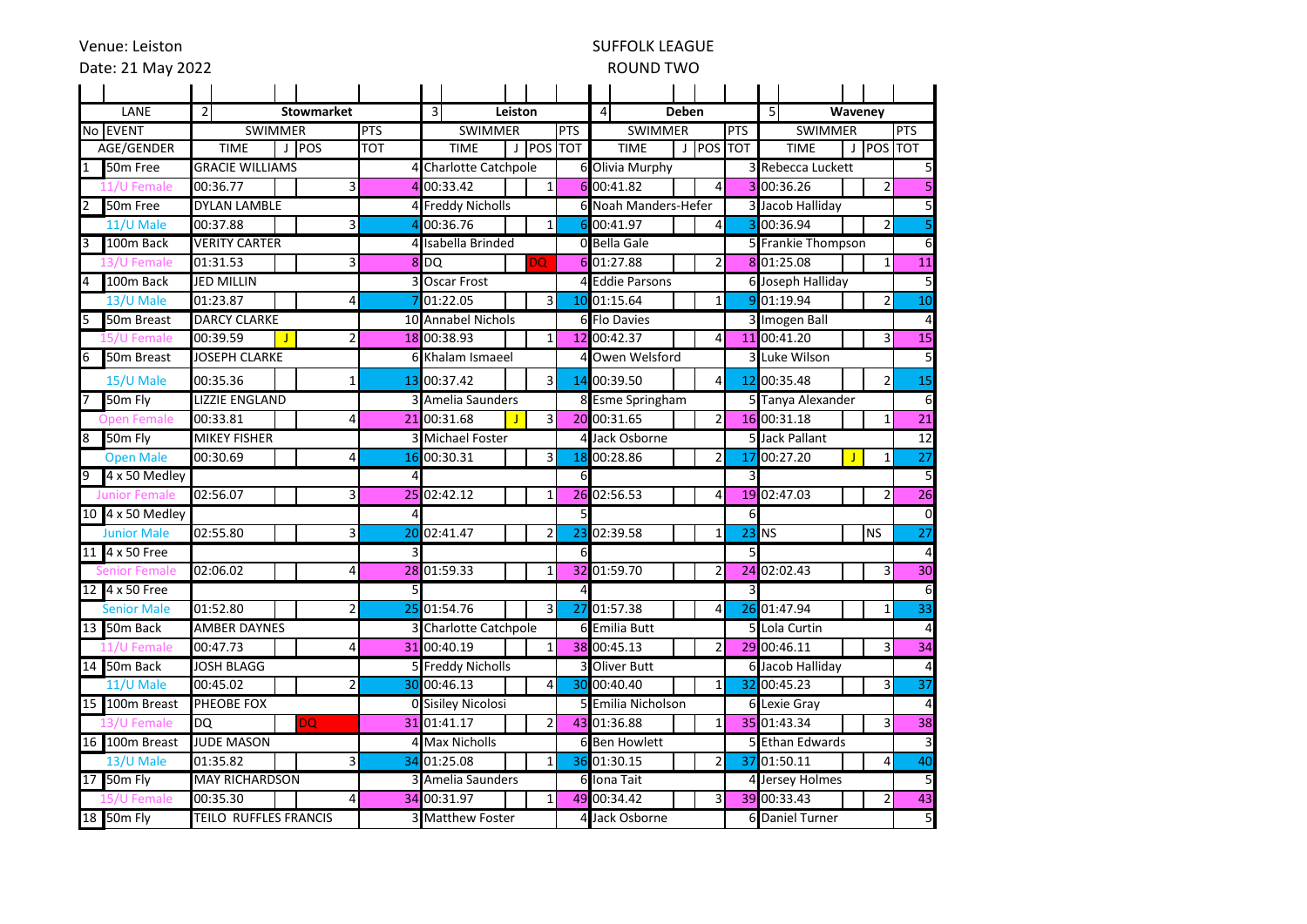Venue: Leiston

## SUFFOLK LEAGUE

### Date: 21 May 2022

#### ROUND TWO

|    | 15/U Male            | 00:37.54<br>$\overline{4}$ |                | 37 00:35.72                | $\overline{3}$ |                  | 40 00:29.39<br>$\mathbf{1}$    |                | 43 00:30.22<br>$\overline{2}$ | 45              |
|----|----------------------|----------------------------|----------------|----------------------------|----------------|------------------|--------------------------------|----------------|-------------------------------|-----------------|
|    | 19 50m Free          | <b>ANNABELLE CARTER</b>    |                | <b>3 Ellie Catchpole</b>   |                |                  | 5 Connie Davies                |                | 6 Riasa Douglas-Collow        |                 |
|    | <b>Open Female</b>   | 00:32.06                   |                | 37 00:29.36                | $\overline{2}$ |                  | 54 00:27.85<br>$\mathbf{1}$    |                | 45 00:30.42<br>3              | 47              |
|    | 20 50m Free          | <b>WILL HANDLEY</b>        |                | 5 Ben Taylor               |                |                  | James Crossfield               |                | 4 Jack Pallant                |                 |
|    | <b>Open Male</b>     | 00:26.68<br>$\overline{2}$ | 42             | 00:28.44                   | 4              | 43               | 3<br>00:27.40                  | 47             | 00:25.86<br>$\mathbf{1}$      | $\overline{51}$ |
|    | 21 4 x 50 Free       |                            | 3              |                            |                | 5                |                                |                |                               |                 |
|    | <b>Junior Mixed</b>  | 02:28.32<br>4              |                | 02:24.36                   | $\overline{2}$ | $\overline{5}$   | $\overline{3}$<br>02:27.45     | $\overline{4}$ | 02:23.19<br>$\mathbf{1}$      |                 |
|    | 22 4 x 50 Medley     |                            |                |                            |                | 5                |                                | $\overline{4}$ |                               |                 |
|    | <b>Senior Mixed</b>  | 02:13.34<br>4              | 6              | 02:07.63                   | $\overline{2}$ |                  | 10 02:09.61<br>3               | 8 <sup>1</sup> | 02:07.13<br>$\mathbf 1$       | $\overline{12}$ |
|    | 23 50m Breast        | <b>HARRIET TOWNEND</b>     |                | Charlotte Catchpole        |                | 6                | <b>Emilia Butt</b>             | $\Omega$       | Lola Curtin                   |                 |
|    | 11/U Female          | 00:54.94<br>3              |                | 41 00:46.89                | $\mathbf{1}$   |                  | 60 DQ<br>DQ                    |                | 45 00:53.49<br>$\overline{2}$ | 52              |
|    | 24 50m Breast        | <b>EVAN HARRISON</b>       | 4              | Noah Turna                 |                | 61               | <b>William Bennett</b>         |                | 3 Jacob Halliday              | 5               |
|    | 11/U Male            | 00:57.35                   | 46             | 00:49.59                   |                | 49               | 00:58.49<br>4                  |                | 50 00:52.94<br>2              | $\overline{56}$ |
|    | 25 100m Fly          | ERIN HASELWOOD             |                | 3 Freya May                |                |                  | 6 Bella Gale                   | $\overline{a}$ | Lexie Gray                    |                 |
|    | 13/U Female          | 01:48.33                   |                | 44 01:39.24                | 1              |                  | 66 01:44.53<br>3               |                | 49 01:41.95<br>$\overline{2}$ | 57              |
|    | 26 100m Fly          | <b>JED MILLIN</b>          |                | 4 Max Nicholls             |                |                  | 0 Ben Howlett                  |                | 5 Joseph Halliday             |                 |
|    | 13/U Male            | 01:44.66<br>3              |                | <b>DQ</b><br><b>50 DQ</b>  |                | 49               | 01:26.13<br>$\overline{2}$     |                | 55 01:21.53<br>$\mathbf{1}$   | 62              |
| 27 | 50m Free             | <b>MAY RICHARDSON</b>      | 4              | <b>Ellie Catchpole</b>     |                |                  | 6 Jessica Lamb                 |                | 3 Jersey Holmes               | 5               |
|    | 15/U Female          | 00:31.12<br>3              |                | 48 00:29.79                | 1              | 72               | 00:35.95<br>$\overline{4}$     |                | 52 00:31.02<br>$\overline{2}$ | 62              |
|    | 28 50m Free          | <b>JOSEPH CLARKE</b>       |                | 5 Khalam Ismaeel           |                |                  | 3 Jack Osborne<br>$6 \mid$     |                | <b>Daniel Turner</b>          |                 |
|    | 15/U Male            | 00:28.37                   | 55             | 00:29.38                   | 4              | 52               | 00:27.11<br>1                  | 61             | 00:28.44<br>3                 | 66              |
|    | 29 50m Back          | <b>ANNABELLE CARTER</b>    |                | 3 Amber Ridgeon            |                | 5                | <b>Connie Davies</b>           |                | 12 Tanya Alexander            |                 |
|    | <b>Open Female</b>   | 00:37.53<br>4              |                | 51 00:33.32                | 2              |                  | 77 00:31.39<br>1               |                | 64 00:35.08<br>$\overline{3}$ | 66              |
|    | 30 50m Back          | <b>MIKEY FISHER</b>        |                | 3 Ben Taylor               |                | $\overline{4}$   | James Crossfield               |                | <b>6</b> Harrison Holmes      |                 |
|    | <b>Open Male</b>     | 00:34.57                   | 58             | 00:32.77                   | 3              | 56               | 00:28.80<br>$\mathbf{1}$       | 67             | 00:32.43<br>$\overline{2}$    | 71              |
|    | 31 4 x 50 Free       |                            |                |                            |                |                  |                                | 3              |                               |                 |
|    | <b>Junior Female</b> | 02:42.14<br>3              |                | 55 02:27.11                | 1              |                  | 83 02:44.89<br>$\overline{4}$  |                | 67 02:31.53<br>$\overline{2}$ | $\overline{71}$ |
|    | 32 4 x 50 Free       |                            | 4              |                            |                | $6 \overline{6}$ |                                | 5              |                               | $\Omega$        |
|    | <b>Junior Male</b>   | 02:29.07<br>3              |                | 62 02:21.72                | $\mathbf{1}$   | 62               | 02:23.12<br>$\overline{2}$     | 72             | <b>NS</b><br>ΝS               | $\overline{71}$ |
|    | 33 4 x 50 Medley     |                            | $\overline{3}$ |                            |                | 6                |                                | 5              |                               |                 |
|    | Senior Female        | 02:25.08<br>4              |                | 58 02:16.19                | 1              | 89               | 02:22.06<br>$\overline{2}$     |                | 72 02:24.19<br>3              | $\overline{75}$ |
|    | 34 4 x 50 Medley     |                            | 5              |                            |                | 3                |                                |                |                               |                 |
|    | <b>Senior Male</b>   | 02:08.68<br>2              | 67             | 02:12.64                   | 4              | 65               | 02:08.78<br>3                  |                | 76 02:01.93<br>1              | $\overline{77}$ |
|    | 35 50m Fly           | <b>AMBER DAYNES</b>        | 4              | <b>Bluebell Gallant</b>    |                |                  | 5 Emilia Butt                  |                | 3 Rebecca Luckett             | 6               |
|    | 11/U Female          | 00:48.55<br>3              |                | 62 00:46.95                |                |                  | 94 00:54.29<br>4               |                | 75 00:41.74<br>$\mathbf{1}$   | 81              |
|    | 36 50m Fly           | <b>DYLAN LAMBLE</b>        |                | 3 Noah Turna               |                | 51               | <b>Oliver Butt</b>             |                | 6 Jacob Halliday              |                 |
|    | 11/U Male            | 00:49.01<br>Δ              | 70             | 00:47.73<br>$\overline{2}$ |                | 70               | 00:42.06<br>$\mathbf{1}$<br>82 |                | 00:48.61<br>3                 | 81              |
|    | 37 100m Free         | <b>VERITY CARTER</b>       |                | 4 Isabella Brinded         |                |                  | 6 Emilia Nicholson             |                | 3 Lexie Gray                  |                 |
|    | 13/U Female          | 01:26.17<br>3              |                | 66 01:16.89                | $1\vert$       |                  | 100 01:29.30<br>$\overline{4}$ |                | 78 01:18.39<br>$\overline{2}$ | 86              |